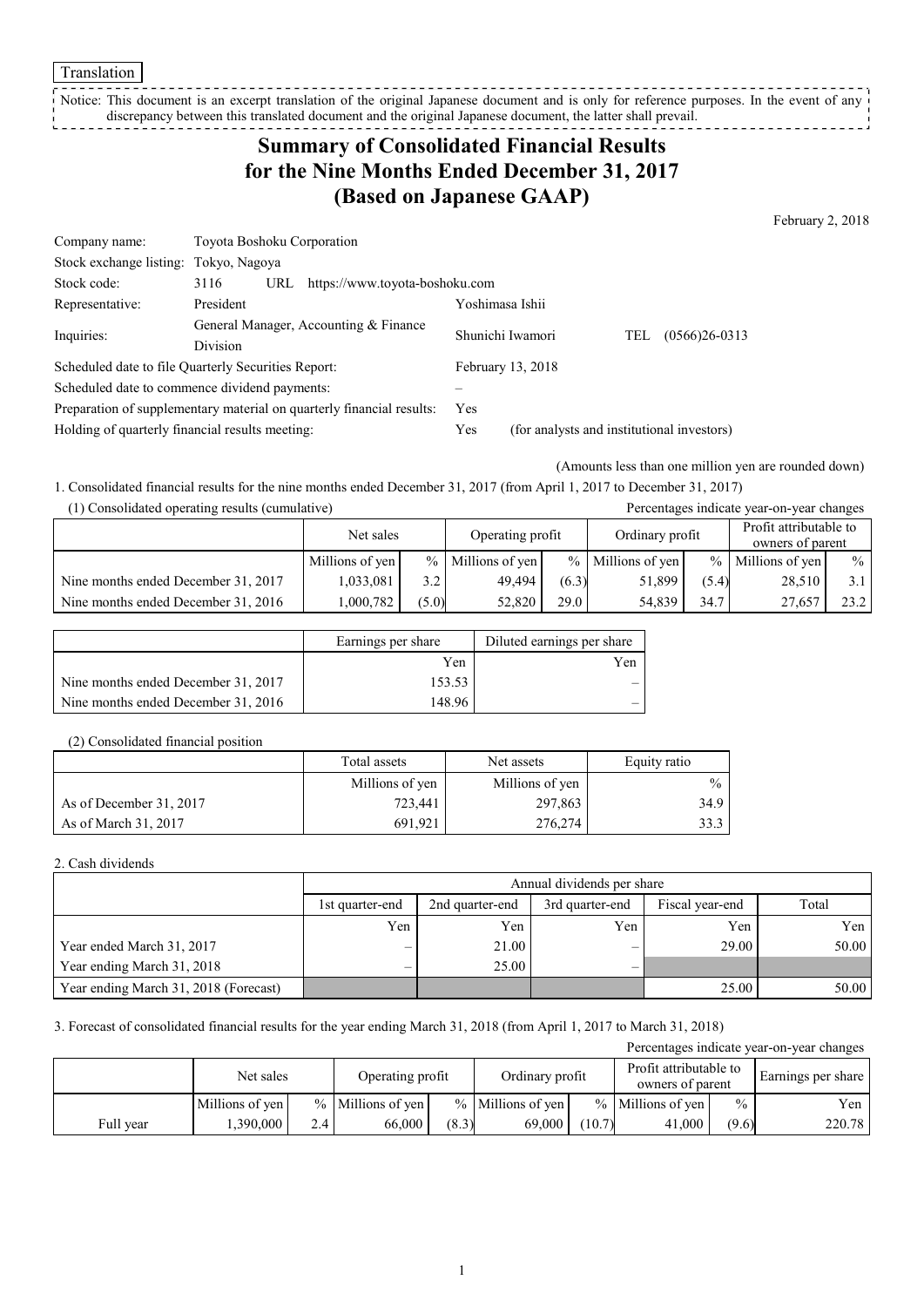| 4. Notes                                                                                                                  |                    |                                                          |                |                    |  |
|---------------------------------------------------------------------------------------------------------------------------|--------------------|----------------------------------------------------------|----------------|--------------------|--|
| (1) Changes in significant subsidiaries during the nine months ended December 31, 2017                                    |                    |                                                          | N <sub>0</sub> |                    |  |
| (changes in specified subsidiaries resulting in the change in scope of consolidation):                                    |                    |                                                          |                |                    |  |
| (2) Application of special accounting methods for preparing quarterly consolidated financial statements:                  |                    |                                                          | Yes            |                    |  |
| (3) Changes in accounting policies, changes in accounting estimates, and restatement of prior period financial statements |                    |                                                          |                |                    |  |
| Changes in accounting policies due to revisions to accounting standards and other regulations:                            |                    |                                                          | No.            |                    |  |
| Changes in accounting policies due to other reasons:                                                                      |                    |                                                          | N <sub>0</sub> |                    |  |
| Changes in accounting estimates:                                                                                          |                    |                                                          | No             |                    |  |
| Restatement of prior period financial statements:                                                                         |                    |                                                          | No             |                    |  |
| (4) Number of issued shares (common shares)                                                                               |                    |                                                          |                |                    |  |
| Total number of issued shares at the end of the period (including treasury shares)                                        |                    |                                                          |                |                    |  |
| As of December 31, 2017                                                                                                   | 187,665,738 shares | As of March 31, 2017                                     |                | 187,665,738 shares |  |
| Number of treasury shares at the end of the period                                                                        |                    |                                                          |                |                    |  |
| As of December 31, 2017                                                                                                   | 1,958,326 shares   | As of March 31, 2017                                     |                | 1,958,154 shares   |  |
| Average number of shares during the period (cumulative from the beginning of the fiscal year)                             |                    |                                                          |                |                    |  |
| Nine months ended December 31, 2017                                                                                       |                    | 185,707,525 shares   Nine months ended December 31, 2016 |                | 185,677,845 shares |  |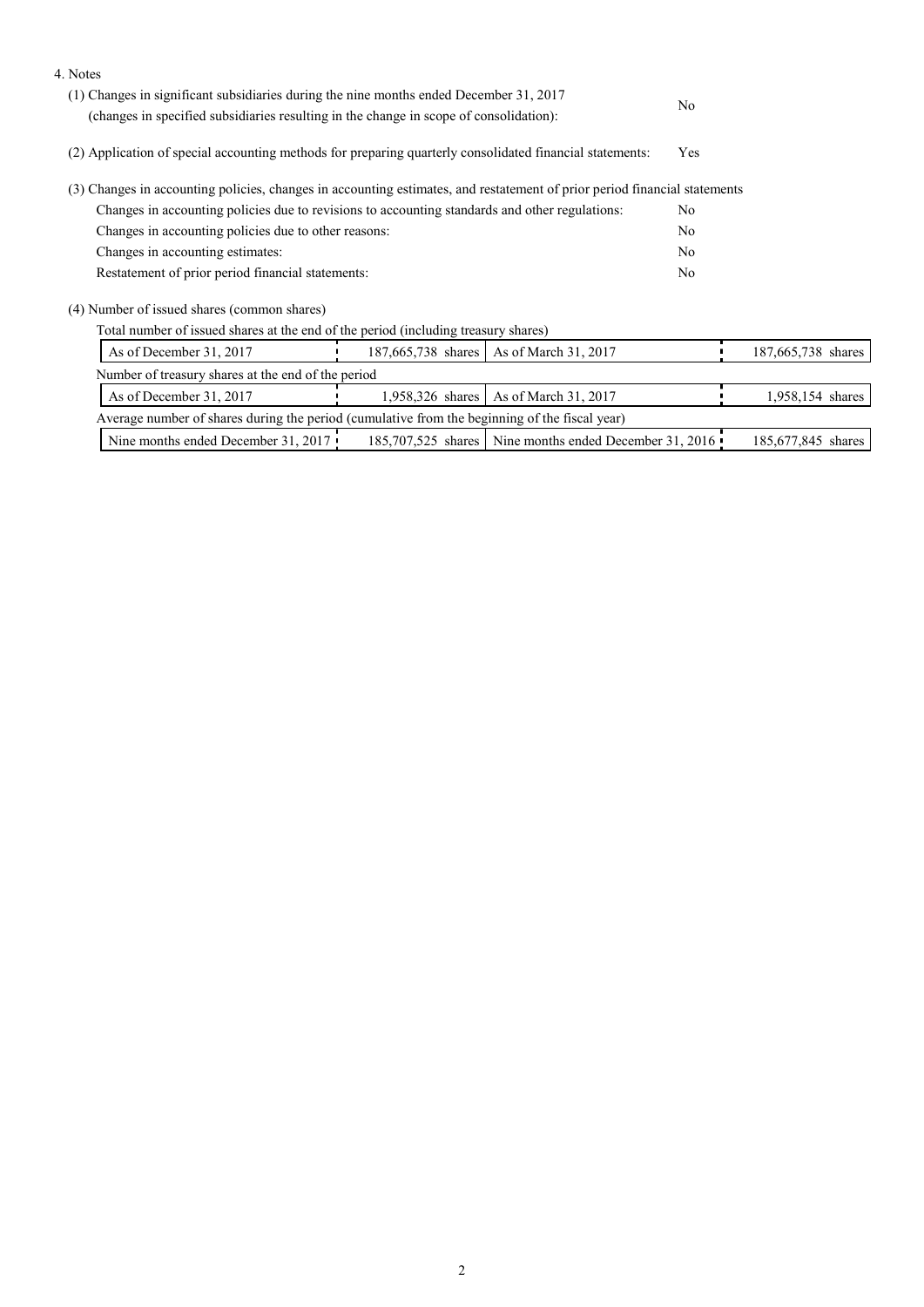## **Quarterly consolidated financial statements**

**Consolidated balance sheets** 

|                                        |                      | (Millions of yen)       |
|----------------------------------------|----------------------|-------------------------|
|                                        | As of March 31, 2017 | As of December 31, 2017 |
| Assets                                 |                      |                         |
| Current assets                         |                      |                         |
| Cash and deposits                      | 162,335              | 197,786                 |
| Notes and accounts receivable - trade  | 185,189              | 169,904                 |
| Merchandise and finished goods         | 7,520                | 8,510                   |
| Work in process                        | 7,866                | 8,597                   |
| Raw materials and supplies             | 28,460               | 31,295                  |
| Other                                  | 44,820               | 42,729                  |
| Allowance for doubtful accounts        | (158)                | (142)                   |
| Total current assets                   | 436,032              | 458,681                 |
| Non-current assets                     |                      |                         |
| Property, plant and equipment          |                      |                         |
| Buildings and structures, net          | 78,946               | 77,140                  |
| Machinery, equipment and vehicles, net | 72,684               | 68,513                  |
| Other, net                             | 46,671               | 55,643                  |
| Total property, plant and equipment    | 198,302              | 201,297                 |
| Intangible assets                      |                      |                         |
| Goodwill                               | 4,882                | 3,754                   |
| Other                                  | 3,054                | 5,416                   |
| Total intangible assets                | 7,937                | 9,170                   |
| Investments and other assets           |                      |                         |
| Investment securities                  | 16,530               | 21,092                  |
| Other                                  | 33,277               | 33,358                  |
| Allowance for doubtful accounts        | (159)                | (158)                   |
| Total investments and other assets     | 49,648               | 54,291                  |
| Total non-current assets               | 255,888              | 264,759                 |
| Total assets                           | 691,921              | 723,441                 |
|                                        |                      |                         |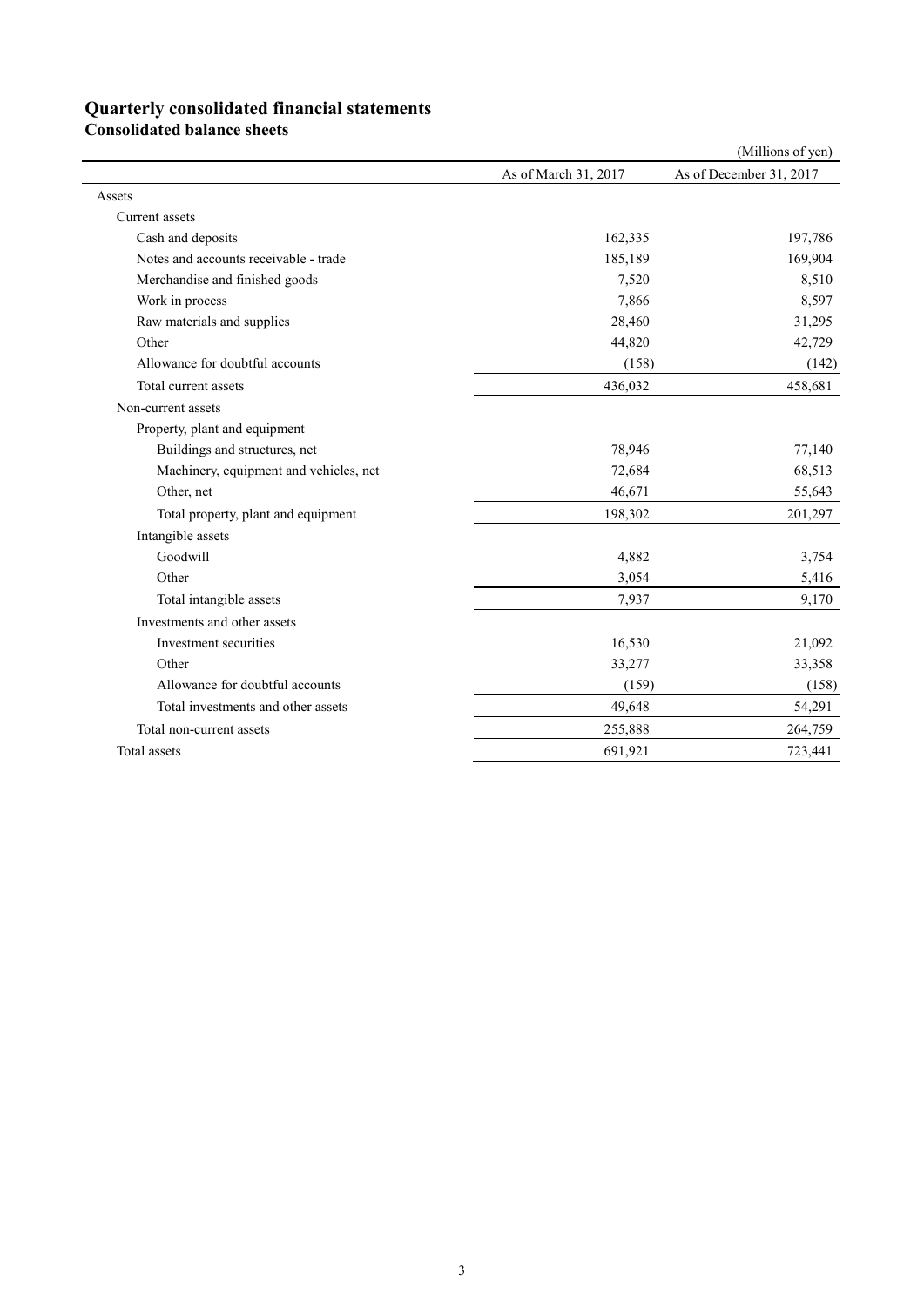| As of March 31, 2017<br>As of December 31, 2017<br>Current liabilities<br>Notes and accounts payable - trade<br>175,585<br>Short-term loans payable<br>21,981<br>Current portion of long-term loans payable<br>5,947<br>Income taxes payable<br>13,820<br>Provision for product warranties<br>3,458<br>Provision for directors' bonuses<br>417<br>Other<br>65,087<br>Total current liabilities<br>286,298<br>Non-current liabilities<br>20,000<br>Bonds payable<br>46,031<br>Long-term loans payable<br>Net defined benefit liability<br>54,786<br>Provision for directors' retirement benefits<br>298<br>Asset retirement obligations<br>258<br>Other<br>7,973<br>Total non-current liabilities<br>129,347<br><b>Total liabilities</b><br>415,646<br>Net assets<br>Shareholders' equity<br>Capital stock<br>8,400<br>Capital surplus<br>8,778<br>Retained earnings<br>238,150<br>Treasury shares<br>(3,874)<br>Total shareholders' equity<br>251,455<br>Accumulated other comprehensive income<br>Valuation difference on available-for-sale securities<br>1,803<br>Foreign currency translation adjustment<br>(10, 458)<br>Remeasurements of defined benefit plans<br>(12, 380)<br>Total accumulated other comprehensive income<br>(21, 034)<br>Non-controlling interests<br>45,853<br>Total net assets<br>276,274 |                                  |         | (Millions of yen) |
|----------------------------------------------------------------------------------------------------------------------------------------------------------------------------------------------------------------------------------------------------------------------------------------------------------------------------------------------------------------------------------------------------------------------------------------------------------------------------------------------------------------------------------------------------------------------------------------------------------------------------------------------------------------------------------------------------------------------------------------------------------------------------------------------------------------------------------------------------------------------------------------------------------------------------------------------------------------------------------------------------------------------------------------------------------------------------------------------------------------------------------------------------------------------------------------------------------------------------------------------------------------------------------------------------------------------|----------------------------------|---------|-------------------|
|                                                                                                                                                                                                                                                                                                                                                                                                                                                                                                                                                                                                                                                                                                                                                                                                                                                                                                                                                                                                                                                                                                                                                                                                                                                                                                                      |                                  |         |                   |
|                                                                                                                                                                                                                                                                                                                                                                                                                                                                                                                                                                                                                                                                                                                                                                                                                                                                                                                                                                                                                                                                                                                                                                                                                                                                                                                      | Liabilities                      |         |                   |
|                                                                                                                                                                                                                                                                                                                                                                                                                                                                                                                                                                                                                                                                                                                                                                                                                                                                                                                                                                                                                                                                                                                                                                                                                                                                                                                      |                                  |         |                   |
|                                                                                                                                                                                                                                                                                                                                                                                                                                                                                                                                                                                                                                                                                                                                                                                                                                                                                                                                                                                                                                                                                                                                                                                                                                                                                                                      |                                  |         | 166,037           |
|                                                                                                                                                                                                                                                                                                                                                                                                                                                                                                                                                                                                                                                                                                                                                                                                                                                                                                                                                                                                                                                                                                                                                                                                                                                                                                                      |                                  |         | 15,466            |
|                                                                                                                                                                                                                                                                                                                                                                                                                                                                                                                                                                                                                                                                                                                                                                                                                                                                                                                                                                                                                                                                                                                                                                                                                                                                                                                      |                                  |         | 2,354             |
|                                                                                                                                                                                                                                                                                                                                                                                                                                                                                                                                                                                                                                                                                                                                                                                                                                                                                                                                                                                                                                                                                                                                                                                                                                                                                                                      |                                  |         | 15,510            |
|                                                                                                                                                                                                                                                                                                                                                                                                                                                                                                                                                                                                                                                                                                                                                                                                                                                                                                                                                                                                                                                                                                                                                                                                                                                                                                                      |                                  |         | 3,005             |
|                                                                                                                                                                                                                                                                                                                                                                                                                                                                                                                                                                                                                                                                                                                                                                                                                                                                                                                                                                                                                                                                                                                                                                                                                                                                                                                      |                                  |         | 244               |
|                                                                                                                                                                                                                                                                                                                                                                                                                                                                                                                                                                                                                                                                                                                                                                                                                                                                                                                                                                                                                                                                                                                                                                                                                                                                                                                      |                                  |         | 65,557            |
|                                                                                                                                                                                                                                                                                                                                                                                                                                                                                                                                                                                                                                                                                                                                                                                                                                                                                                                                                                                                                                                                                                                                                                                                                                                                                                                      |                                  |         | 268,176           |
|                                                                                                                                                                                                                                                                                                                                                                                                                                                                                                                                                                                                                                                                                                                                                                                                                                                                                                                                                                                                                                                                                                                                                                                                                                                                                                                      |                                  |         |                   |
|                                                                                                                                                                                                                                                                                                                                                                                                                                                                                                                                                                                                                                                                                                                                                                                                                                                                                                                                                                                                                                                                                                                                                                                                                                                                                                                      |                                  |         | 50,000            |
|                                                                                                                                                                                                                                                                                                                                                                                                                                                                                                                                                                                                                                                                                                                                                                                                                                                                                                                                                                                                                                                                                                                                                                                                                                                                                                                      |                                  |         | 46,144            |
|                                                                                                                                                                                                                                                                                                                                                                                                                                                                                                                                                                                                                                                                                                                                                                                                                                                                                                                                                                                                                                                                                                                                                                                                                                                                                                                      |                                  |         | 55,862            |
|                                                                                                                                                                                                                                                                                                                                                                                                                                                                                                                                                                                                                                                                                                                                                                                                                                                                                                                                                                                                                                                                                                                                                                                                                                                                                                                      |                                  |         | 265               |
|                                                                                                                                                                                                                                                                                                                                                                                                                                                                                                                                                                                                                                                                                                                                                                                                                                                                                                                                                                                                                                                                                                                                                                                                                                                                                                                      |                                  |         | 251               |
|                                                                                                                                                                                                                                                                                                                                                                                                                                                                                                                                                                                                                                                                                                                                                                                                                                                                                                                                                                                                                                                                                                                                                                                                                                                                                                                      |                                  |         | 4,877             |
|                                                                                                                                                                                                                                                                                                                                                                                                                                                                                                                                                                                                                                                                                                                                                                                                                                                                                                                                                                                                                                                                                                                                                                                                                                                                                                                      |                                  |         | 157,402           |
|                                                                                                                                                                                                                                                                                                                                                                                                                                                                                                                                                                                                                                                                                                                                                                                                                                                                                                                                                                                                                                                                                                                                                                                                                                                                                                                      |                                  |         | 425,578           |
|                                                                                                                                                                                                                                                                                                                                                                                                                                                                                                                                                                                                                                                                                                                                                                                                                                                                                                                                                                                                                                                                                                                                                                                                                                                                                                                      |                                  |         |                   |
|                                                                                                                                                                                                                                                                                                                                                                                                                                                                                                                                                                                                                                                                                                                                                                                                                                                                                                                                                                                                                                                                                                                                                                                                                                                                                                                      |                                  |         |                   |
|                                                                                                                                                                                                                                                                                                                                                                                                                                                                                                                                                                                                                                                                                                                                                                                                                                                                                                                                                                                                                                                                                                                                                                                                                                                                                                                      |                                  |         | 8,400             |
|                                                                                                                                                                                                                                                                                                                                                                                                                                                                                                                                                                                                                                                                                                                                                                                                                                                                                                                                                                                                                                                                                                                                                                                                                                                                                                                      |                                  |         | 8,406             |
|                                                                                                                                                                                                                                                                                                                                                                                                                                                                                                                                                                                                                                                                                                                                                                                                                                                                                                                                                                                                                                                                                                                                                                                                                                                                                                                      |                                  |         | 256,699           |
|                                                                                                                                                                                                                                                                                                                                                                                                                                                                                                                                                                                                                                                                                                                                                                                                                                                                                                                                                                                                                                                                                                                                                                                                                                                                                                                      |                                  |         | (3,874)           |
|                                                                                                                                                                                                                                                                                                                                                                                                                                                                                                                                                                                                                                                                                                                                                                                                                                                                                                                                                                                                                                                                                                                                                                                                                                                                                                                      |                                  |         | 269,630           |
|                                                                                                                                                                                                                                                                                                                                                                                                                                                                                                                                                                                                                                                                                                                                                                                                                                                                                                                                                                                                                                                                                                                                                                                                                                                                                                                      |                                  |         |                   |
|                                                                                                                                                                                                                                                                                                                                                                                                                                                                                                                                                                                                                                                                                                                                                                                                                                                                                                                                                                                                                                                                                                                                                                                                                                                                                                                      |                                  |         | 2,435             |
|                                                                                                                                                                                                                                                                                                                                                                                                                                                                                                                                                                                                                                                                                                                                                                                                                                                                                                                                                                                                                                                                                                                                                                                                                                                                                                                      |                                  |         | (7, 942)          |
|                                                                                                                                                                                                                                                                                                                                                                                                                                                                                                                                                                                                                                                                                                                                                                                                                                                                                                                                                                                                                                                                                                                                                                                                                                                                                                                      |                                  |         | (11, 584)         |
|                                                                                                                                                                                                                                                                                                                                                                                                                                                                                                                                                                                                                                                                                                                                                                                                                                                                                                                                                                                                                                                                                                                                                                                                                                                                                                                      |                                  |         | (17,091)          |
|                                                                                                                                                                                                                                                                                                                                                                                                                                                                                                                                                                                                                                                                                                                                                                                                                                                                                                                                                                                                                                                                                                                                                                                                                                                                                                                      |                                  |         | 45,323            |
|                                                                                                                                                                                                                                                                                                                                                                                                                                                                                                                                                                                                                                                                                                                                                                                                                                                                                                                                                                                                                                                                                                                                                                                                                                                                                                                      |                                  |         | 297,863           |
|                                                                                                                                                                                                                                                                                                                                                                                                                                                                                                                                                                                                                                                                                                                                                                                                                                                                                                                                                                                                                                                                                                                                                                                                                                                                                                                      | Total liabilities and net assets | 691,921 | 723,441           |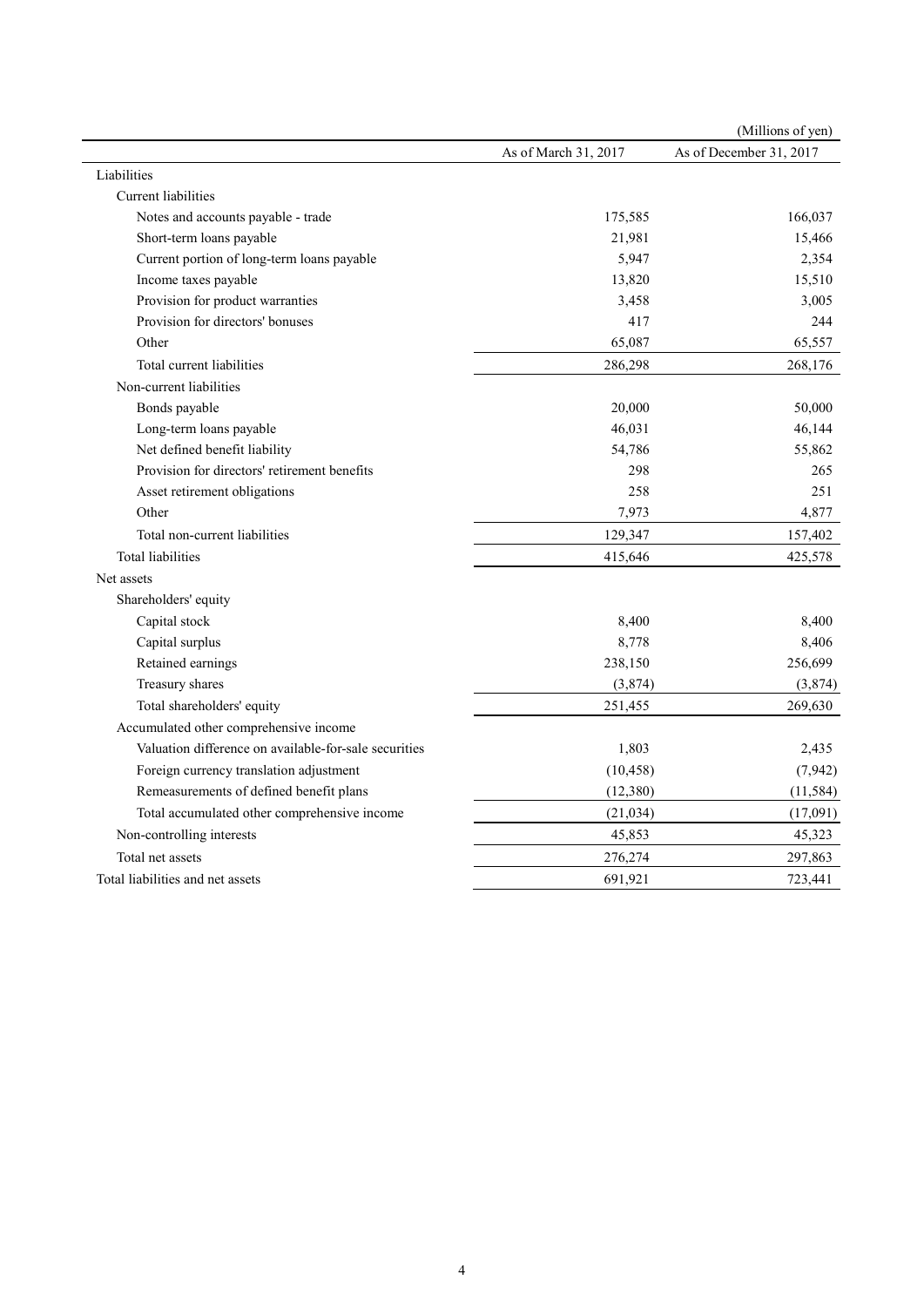## **Consolidated statements of income (cumulative) and consolidated statements of comprehensive income (cumulative)**

**Consolidated statements of income (cumulative)**

|                                                               |                   | (Millions of yen) |
|---------------------------------------------------------------|-------------------|-------------------|
|                                                               | Nine months ended | Nine months ended |
|                                                               | December 31, 2016 | December 31, 2017 |
| Net sales                                                     | 1,000,782         | 1,033,081         |
| Cost of sales                                                 | 887,559           | 922,221           |
| Gross profit                                                  | 113,222           | 110,859           |
| Selling, general and administrative expenses                  |                   |                   |
| Salaries and bonuses                                          | 23,955            | 23,250            |
| Other                                                         | 36,446            | 38,114            |
| Total selling, general and administrative expenses            | 60,402            | 61,365            |
| Operating profit                                              | 52,820            | 49,494            |
| Non-operating income                                          |                   |                   |
| Interest income                                               | 822               | 1,212             |
| Share of profit of entities accounted for using equity method | 337               | 452               |
| Foreign exchange gains                                        | 634               | 2,250             |
| Miscellaneous income                                          | 1,177             |                   |
| Other                                                         | 4,062             | 3,251             |
| Total non-operating income                                    | 7,034             | 7,166             |
| Non-operating expenses                                        |                   |                   |
| Interest expenses                                             | 1,487             | 949               |
| Other                                                         | 3,527             | 3,812             |
| Total non-operating expenses                                  | 5,014             | 4,761             |
| Ordinary profit                                               | 54,839            | 51,899            |
| Extraordinary income                                          |                   |                   |
| Insurance income                                              | 3,585             |                   |
| Total extraordinary income                                    | 3,585             |                   |
| Profit before income taxes                                    | 58,424            | 51,899            |
| Income taxes                                                  | 24,545            | 17,473            |
| Profit                                                        | 33,879            | 34,426            |
| Profit attributable to non-controlling interests              | 6,221             | 5,915             |
| Profit attributable to owners of parent                       | 27,657            | 28,510            |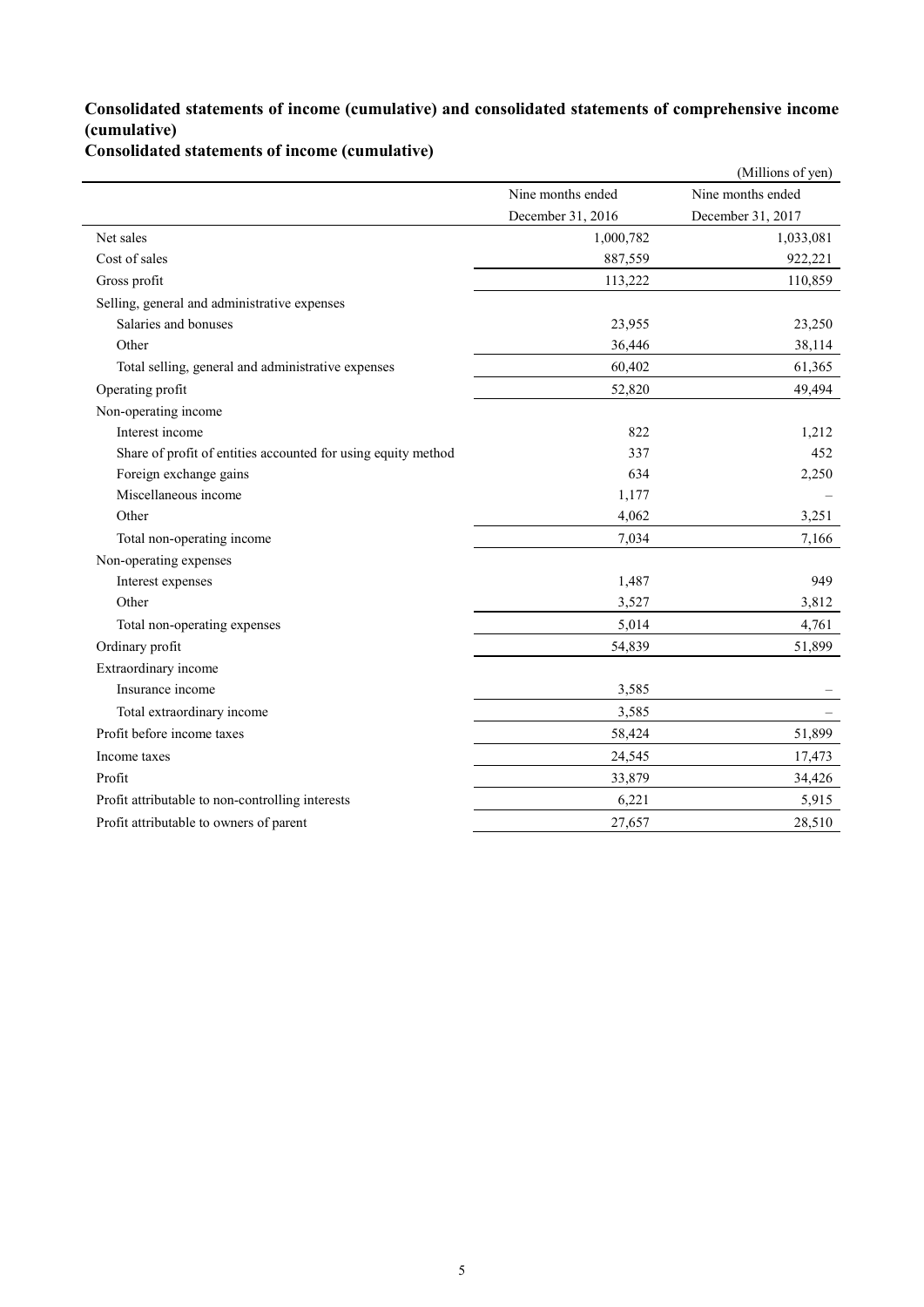|                                                                                      |                   | (Millions of yen)                      |  |  |  |
|--------------------------------------------------------------------------------------|-------------------|----------------------------------------|--|--|--|
|                                                                                      | Nine months ended | Nine months ended<br>December 31, 2017 |  |  |  |
|                                                                                      | December 31, 2016 |                                        |  |  |  |
| Profit                                                                               | 33,879            | 34,426                                 |  |  |  |
| Other comprehensive income                                                           |                   |                                        |  |  |  |
| Valuation difference on available-for-sale securities                                | 395               | 631                                    |  |  |  |
| Foreign currency translation adjustment                                              | (15,932)          | 3,486                                  |  |  |  |
| Remeasurements of defined benefit plans, net of tax                                  | 1,053             | 785                                    |  |  |  |
| Share of other comprehensive income of entities accounted<br>for using equity method | (696)             | 234                                    |  |  |  |
| Total other comprehensive income                                                     | (15,180)          | 5,138                                  |  |  |  |
| Comprehensive income                                                                 | 18,698            | 39,565                                 |  |  |  |
| Comprehensive income attributable to                                                 |                   |                                        |  |  |  |
| Comprehensive income attributable to owners of parent                                | 16,972            | 32,456                                 |  |  |  |
| Comprehensive income attributable to non-controlling<br>interests                    | 1,726             | 7,108                                  |  |  |  |